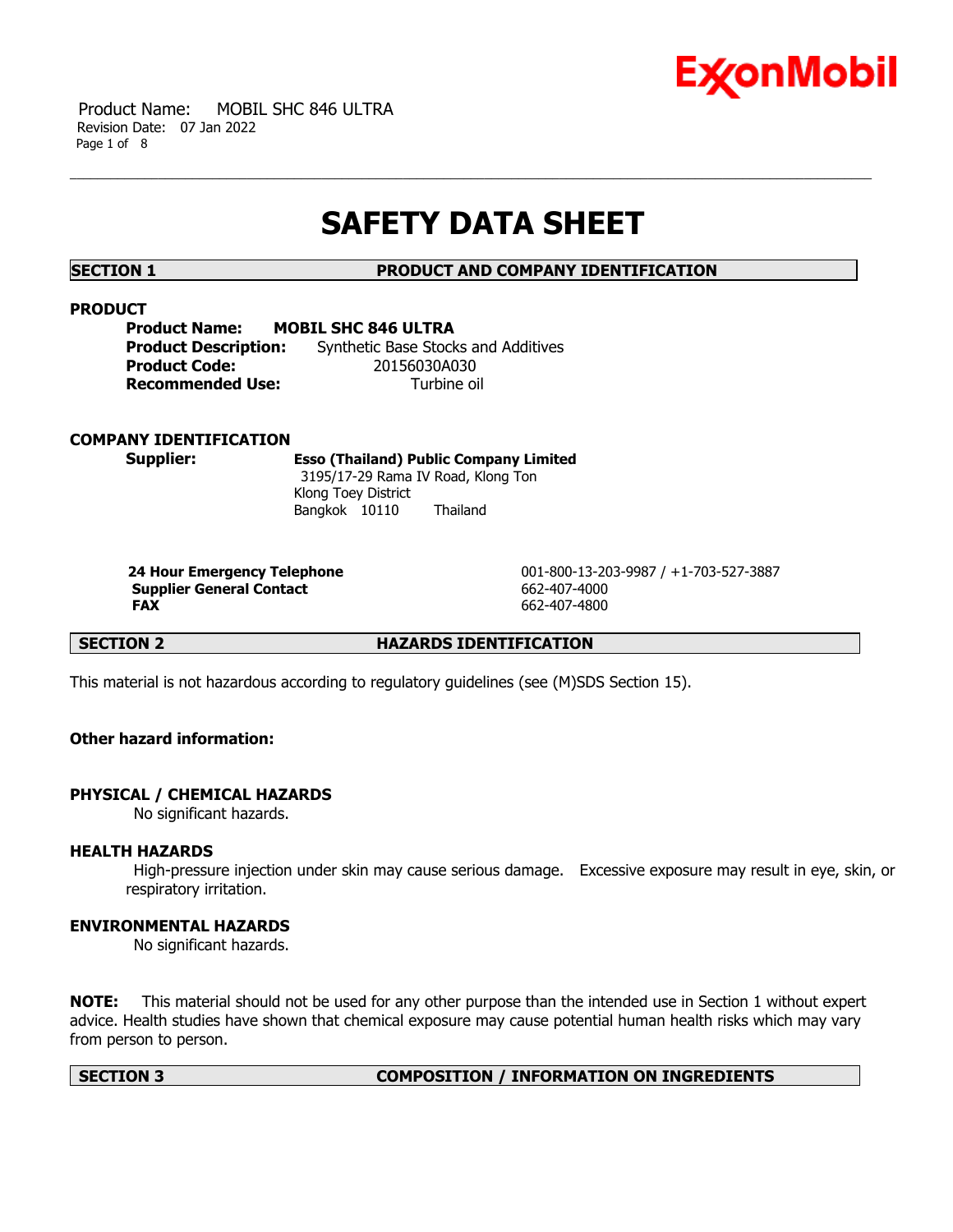

 Product Name: MOBIL SHC 846 ULTRA Revision Date: 07 Jan 2022 Page 2 of 8

This material is defined as a mixture.

# **No Hazardous Substance(s) or Complex Substance(s) required for disclosure.**

### **SECTION 4 FIRST AID MEASURES**

# **INHALATION**

Remove from further exposure. For those providing assistance, avoid exposure to yourself or others. Use adequate respiratory protection. If respiratory irritation, dizziness, nausea, or unconsciousness occurs, seek immediate medical assistance. If breathing has stopped, assist ventilation with a mechanical device or use mouth-to-mouth resuscitation.

# **SKIN CONTACT**

Wash contact areas with soap and water. If product is injected into or under the skin, or into any part of the body, regardless of the appearance of the wound or its size, the individual should be evaluated immediately by a physician as a surgical emergency. Even though initial symptoms from high pressure injection may be minimal or absent, early surgical treatment within the first few hours may significantly reduce the ultimate extent of injury.

# **EYE CONTACT**

Flush thoroughly with water. If irritation occurs, get medical assistance.

# **INGESTION**

First aid is normally not required. Seek medical attention if discomfort occurs.

# **NOTE TO PHYSICIAN**

None

### **SECTION 5 FIRE FIGHTING MEASURES**

# **EXTINGUISHING MEDIA**

**Appropriate Extinguishing Media:** Use water fog, foam, dry chemical or carbon dioxide (CO2) to extinguish flames.

**Inappropriate Extinguishing Media:** Straight streams of water

# **FIRE FIGHTING**

**Fire Fighting Instructions:** Evacuate area. Prevent run-off from fire control or dilution from entering streams, sewers or drinking water supply. Fire-fighters should use standard protective equipment and in enclosed spaces, self-contained breathing apparatus (SCBA). Use water spray to cool fire exposed surfaces and to protect personnel.

**Hazardous Combustion Products:** Aldehydes, Incomplete combustion products, Oxides of carbon, Smoke, Fume, Sulphur oxides

# **FLAMMABILITY PROPERTIES**

**Flash Point [Method]:** >215°C (419°F) [ASTM D-92] **Flammable Limits (Approximate volume % in air):** LEL: 0.9 UEL: 7.0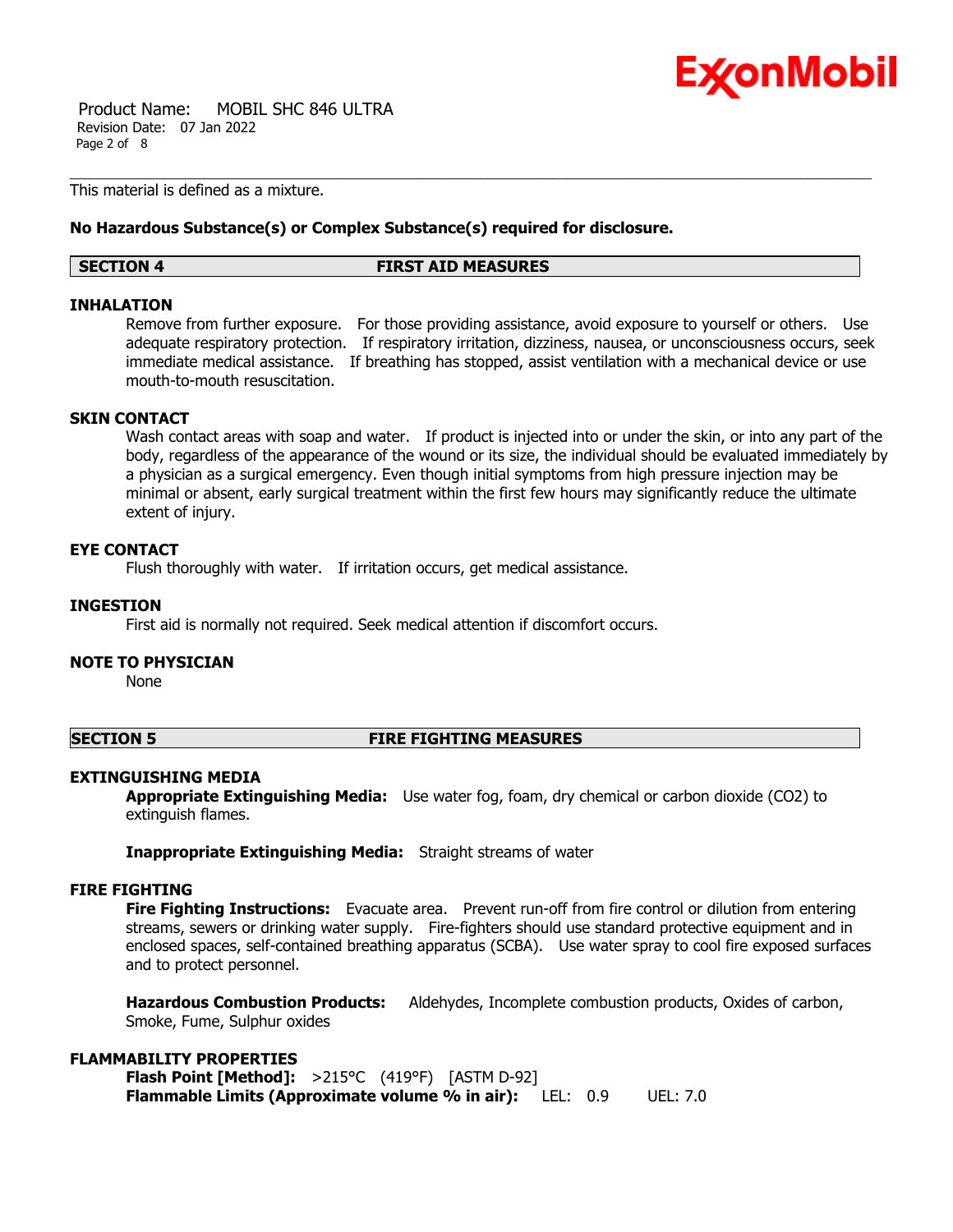

 Product Name: MOBIL SHC 846 ULTRA Revision Date: 07 Jan 2022 Page 3 of 8

# **Autoignition Temperature:** N/D

### **SECTION 6 ACCIDENTAL RELEASE MEASURES**

# **NOTIFICATION PROCEDURES**

In the event of a spill or accidental release, notify relevant authorities in accordance with all applicable regulations.

### **PROTECTIVE MEASURES**

Avoid contact with spilled material. See Section 5 for fire fighting information. See the Hazard Identification Section for Significant Hazards. See Section 4 for First Aid Advice. See Section 8 for advice on the minimum requirements for personal protective equipment. Additional protective measures may be necessary, depending on the specific circumstances and/or the expert judgment of the emergency responders.

### **SPILL MANAGEMENT**

**Land Spill:** Stop leak if you can do so without risk. Recover by pumping or with suitable absorbent.

**Water Spill:** Stop leak if you can do so without risk. Confine the spill immediately with booms. Warn other shipping. Remove from the surface by skimming or with suitable absorbents. Seek the advice of a specialist before using dispersants.

Water spill and land spill recommendations are based on the most likely spill scenario for this material; however, geographic conditions, wind, temperature, (and in the case of a water spill) wave and current direction and speed may greatly influence the appropriate action to be taken. For this reason, local experts should be consulted. Note: Local regulations may prescribe or limit action to be taken.

### **ENVIRONMENTAL PRECAUTIONS**

Large Spills: Dyke far ahead of liquid spill for later recovery and disposal. Prevent entry into waterways, sewers, basements or confined areas.

# **SECTION 7 HANDLING AND STORAGE**

### **HANDI TNG**

Prevent small spills and leakage to avoid slip hazard. Material can accumulate static charges which may cause an electrical spark (ignition source). When the material is handled in bulk, an electrical spark could ignite any flammable vapors from liquids or residues that may be present (e.g., during switch-loading operations). Use proper bonding and/or earthing procedures. However, bonding and earthing may not eliminate the hazard from static accumulation. Consult local applicable standards for guidance. Additional references include American Petroleum Institute 2003 (Protection Against Ignitions Arising out of Static, Lightning and Stray Currents) or National Fire Protection Agency 77 (Recommended Practice on Static Electricity) or CENELEC CLC/TR 50404 (Electrostatics - Code of practice for the avoidance of hazards due to static electricity).

**Static Accumulator:** This material is a static accumulator.

### **STORAGE**

The type of container used to store the material may affect static accumulation and dissipation. Do not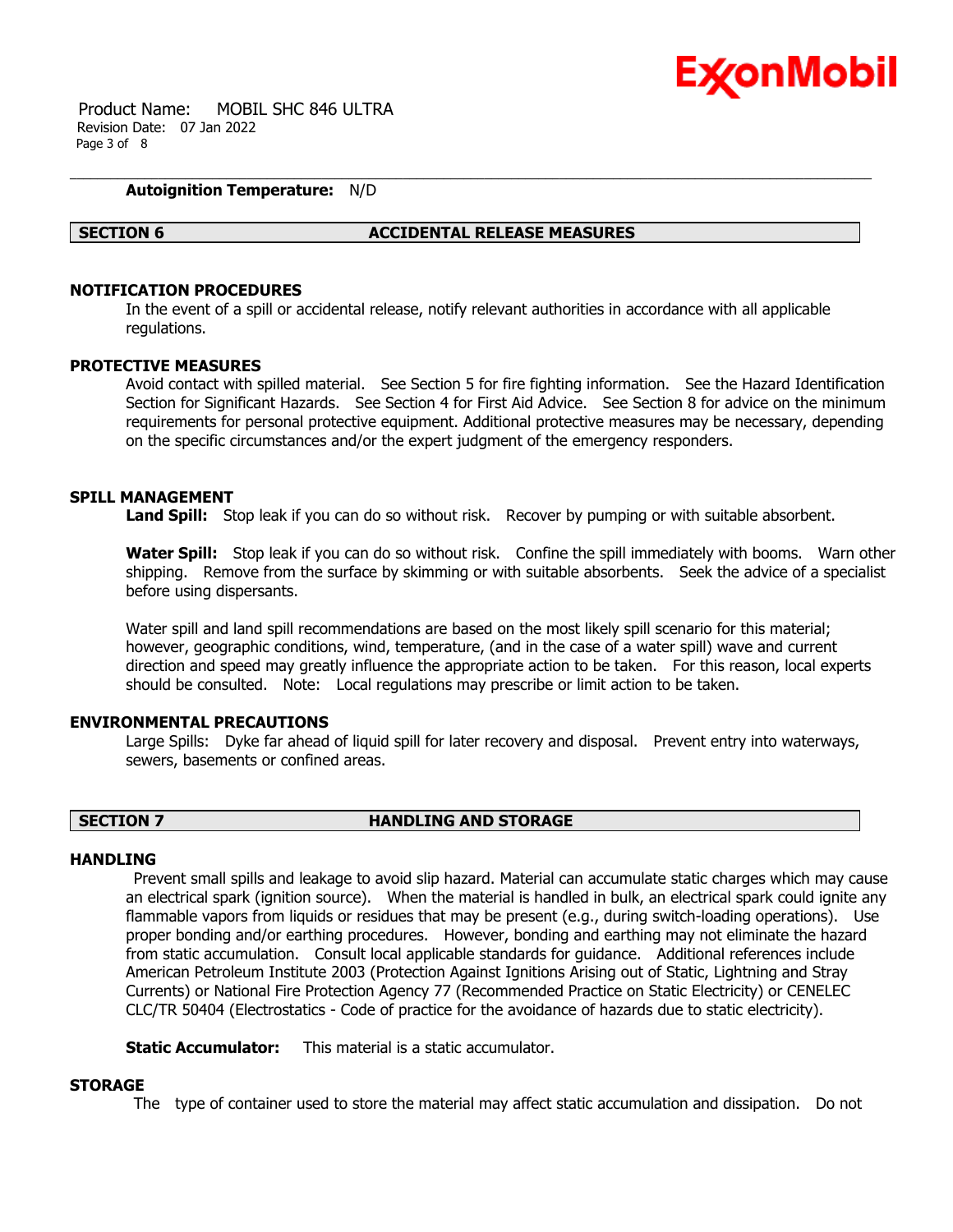

 Product Name: MOBIL SHC 846 ULTRA Revision Date: 07 Jan 2022 Page 4 of 8

store in open or unlabelled containers. Keep away from incompatible materials.

# **SECTION 8 EXPOSURE CONTROLS / PERSONAL PROTECTION**

**Exposure limits/standards for materials that can be formed when handling this product:** When mists/aerosols can occur the following is recommended:  $5 \text{ mg/m}^3$  - ACGIH TLV (inhalable fraction).

NOTE: Limits/standards shown for guidance only. Follow applicable regulations.

# **ENGINEERING CONTROLS**

The level of protection and types of controls necessary will vary depending upon potential exposure conditions. Control measures to consider:

No special requirements under ordinary conditions of use and with adequate ventilation.

# **PERSONAL PROTECTION**

Personal protective equipment selections vary based on potential exposure conditions such as applications, handling practices, concentration and ventilation. Information on the selection of protective equipment for use with this material, as provided below, is based upon intended, normal usage.

**Respiratory Protection:** If engineering controls do not maintain airborne contaminant concentrations at a level which is adequate to protect worker health, an approved respirator may be appropriate. Respirator selection, use, and maintenance must be in accordance with regulatory requirements, if applicable. Types of respirators to be considered for this material include:

No special requirements under ordinary conditions of use and with adequate ventilation. Particulate

For high airborne concentrations, use an approved supplied-air respirator, operated in positive pressure mode. Supplied air respirators with an escape bottle may be appropriate when oxygen levels are inadequate, gas/vapour warning properties are poor, or if air purifying filter capacity/rating may be exceeded.

**Hand Protection:** Any specific glove information provided is based on published literature and glove manufacturer data. Glove suitability and breakthrough time will differ depending on the specific use conditions. Contact the glove manufacturer for specific advice on glove selection and breakthrough times for your use conditions. Inspect and replace worn or damaged gloves. The types of gloves to be considered for this material include:

No protection is ordinarily required under normal conditions of use. Nitrile,Viton

**Eye Protection:** If contact is likely, safety glasses with side shields are recommended.

**Skin and Body Protection:** Any specific clothing information provided is based on published literature or manufacturer data. The types of clothing to be considered for this material include:

No skin protection is ordinarily required under normal conditions of use. In accordance with good industrial hygiene practices, precautions should be taken to avoid skin contact.

**Specific Hygiene Measures:** Always observe good personal hygiene measures, such as washing after handling the material and before eating, drinking, and/or smoking. Routinely wash work clothing and protective equipment to remove contaminants. Discard contaminated clothing and footwear that cannot be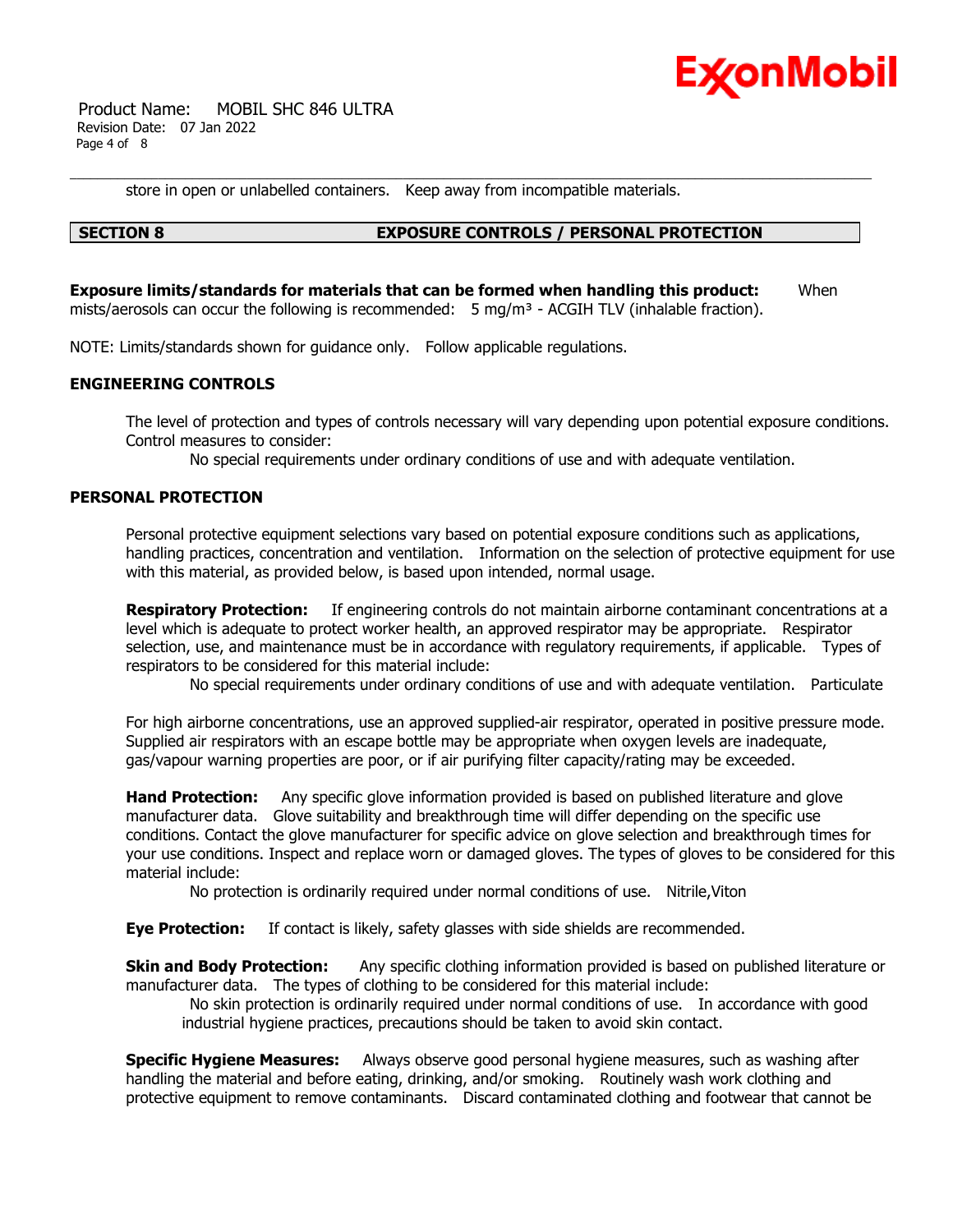

 Product Name: MOBIL SHC 846 ULTRA Revision Date: 07 Jan 2022 Page 5 of 8

cleaned. Practice good housekeeping.

### **ENVIRONMENTAL CONTROLS**

Comply with applicable environmental regulations limiting discharge to air, water and soil. Protect the environment by applying appropriate control measures to prevent or limit emissions.

### **SECTION 9 PHYSICAL AND CHEMICAL PROPERTIES**

**Note: Physical and chemical properties are provided for safety, health and environmental considerations only and may not fully represent product specifications. Contact the Supplier for additional information.**

### **GENERAL INFORMATION**

**Physical State:** Liquid **Colour:** Yellow **Odour:** Characteristic **Odour Threshold:** N/D

**IMPORTANT HEALTH, SAFETY, AND ENVIRONMENTAL INFORMATION**

**Relative Density (at 15 °C):** 0.843 **Flammability (Solid, Gas):** N/A **Flash Point [Method]:** >215°C (419°F) [ASTM D-92] **Flammable Limits (Approximate volume % in air):** LEL: 0.9 UEL: 7.0 **Autoignition Temperature:** N/D **Boiling Point / Range:** > 316°C (600°F) **Decomposition Temperature:** N/D **Vapour Density (Air = 1):** > 2 at 101 kPa **Vapour Pressure:** < 0.013 kPa (0.1 mm Hg) at 20 °C **Evaporation Rate (n-butyl acetate = 1):** N/D **pH:** N/A **Log Pow (n-Octanol/Water Partition Coefficient):** > 3.5 **Solubility in Water:** Negligible **Viscosity:** >41.6 cSt (41.6 mm2/sec) at 40ºC | >6.04 cSt (6.04 mm2/sec) at 100°C [ASTM D 445] **Oxidizing Properties:** See Hazards Identification Section.

# **OTHER INFORMATION**

**Freezing Point:** N/D **Melting Point:** N/A **Pour Point:** -27°C (-17°F)

# **SECTION 10 STABILITY AND REACTIVITY**

**STABILITY:** Material is stable under normal conditions.

**CONDITIONS TO AVOID:** Excessive heat. High energy sources of ignition.

**MATERIALS TO AVOID:** Strong oxidisers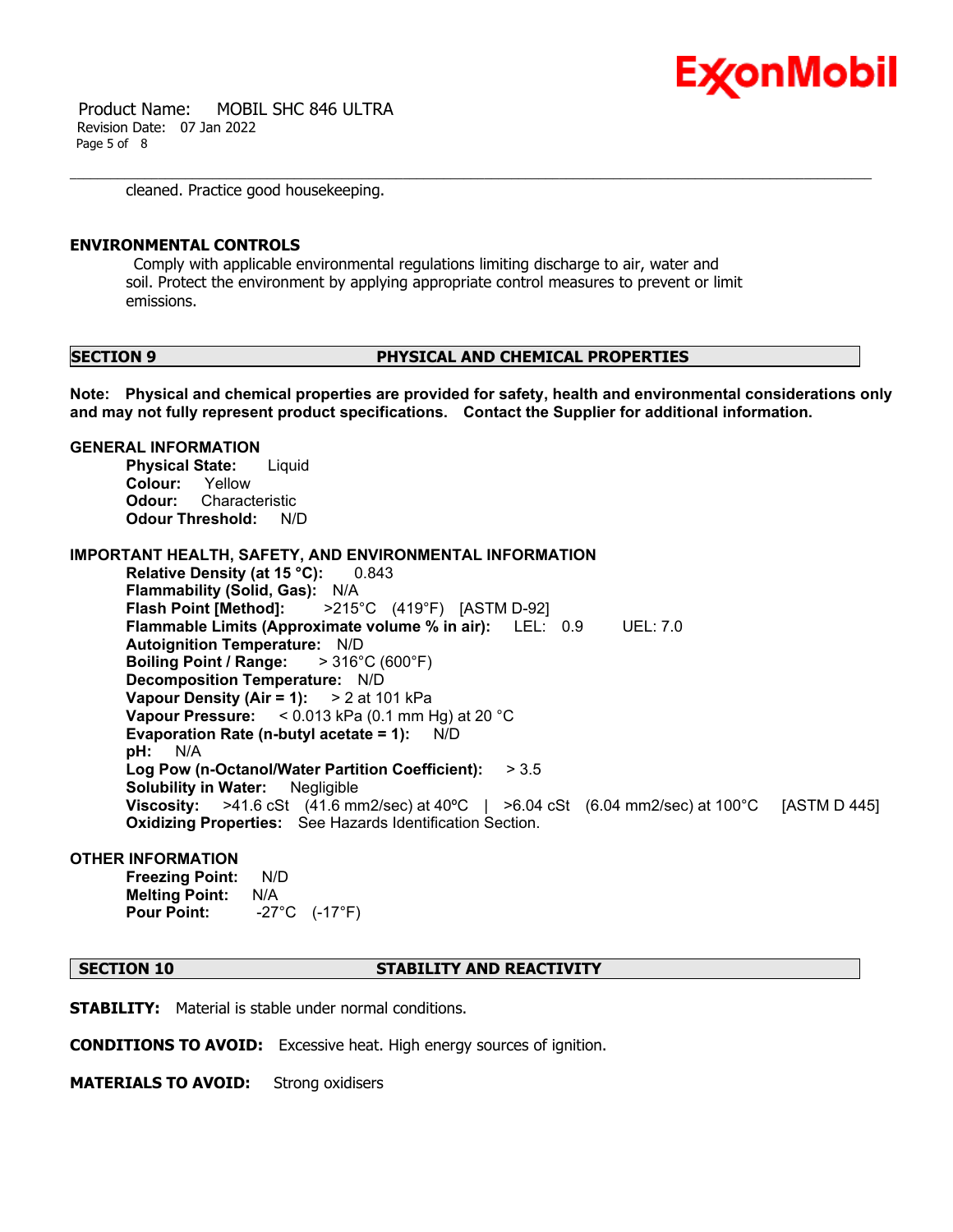

 Product Name: MOBIL SHC 846 ULTRA Revision Date: 07 Jan 2022 Page 6 of 8

# **HAZARDOUS DECOMPOSITION PRODUCTS:** Material does not decompose at ambient temperatures.

**POSSIBILITY OF HAZARDOUS REACTIONS:** Hazardous polymerization will not occur.

# **SECTION 11 TOXICOLOGICAL INFORMATION**

# **ACUTE TOXICITY**

| <b>Route of Exposure</b>                       | <b>Conclusion / Remarks</b>                                                                      |
|------------------------------------------------|--------------------------------------------------------------------------------------------------|
| Inhalation                                     |                                                                                                  |
| Toxicity: No end point data for material.      | Minimally Toxic. Based on assessment of the components.                                          |
| Irritation: No end point data for<br>material. | Negligible hazard at ambient/normal handling temperatures.                                       |
|                                                |                                                                                                  |
| Ingestion                                      |                                                                                                  |
| Toxicity: No end point data for material.      | Minimally Toxic. Based on assessment of the components.                                          |
|                                                |                                                                                                  |
| <b>Skin</b>                                    |                                                                                                  |
| Toxicity: No end point data for material.      | Minimally Toxic. Based on assessment of the components.                                          |
| Irritation: No end point data for<br>material. | Negligible irritation to skin at ambient temperatures. Based on<br>assessment of the components. |
|                                                |                                                                                                  |
| <b>Eye</b>                                     |                                                                                                  |
| Irritation: No end point data for<br>material. | May cause mild, short-lasting discomfort to eyes. Based on<br>assessment of the components.      |

# **OTHER HEALTH EFFECTS FROM SHORT AND LONG TERM EXPOSURE**

Anticipated health effects from sub-chronic, chronic, respiratory or skin sensitization, mutagenicity, reproductive toxicity, carcinogenicity, target organ toxicity (single exposure or repeated exposure), aspiration toxicity and other effects based on human experience and/or experimental data.

# **Contains:**

Synthetic base oils: Not expected to cause significant health effects under conditions of normal use, based on laboratory studies with the same or similar materials. Not mutagenic or genotoxic. Not sensitising in test animals and humans.

# **IARC Classification:**

**The following ingredients are cited on the lists below:** None.

|              | --REGULATORY LISTS SEARCHED-- |               |
|--------------|-------------------------------|---------------|
| $1 = IARC 1$ | $2 = IARC 2A$                 | $3 = IARC 2B$ |

**SECTION 12 ECOLOGICAL INFORMATION**

The information given is based on data for the material, components of the material, or for similar materials, through the application of bridging principals.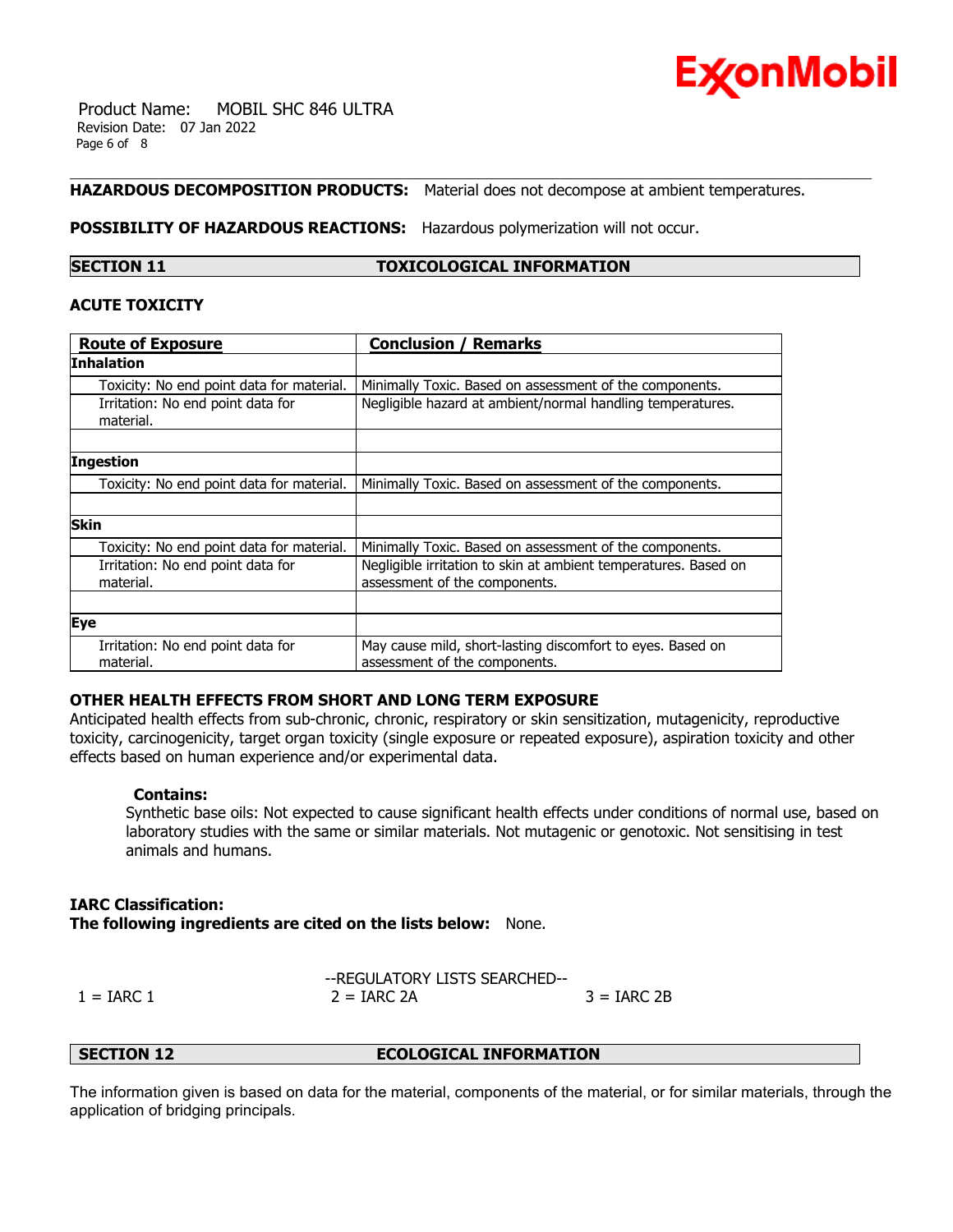

 Product Name: MOBIL SHC 846 ULTRA Revision Date: 07 Jan 2022 Page 7 of 8

# **ECOTOXICITY**

Material -- Not expected to be harmful to aquatic organisms.

# **MOBILITY**

 Base oil component -- Low solubility and floats and is expected to migrate from water to the land. Expected to partition to sediment and wastewater solids.

# **SECTION 13 DISPOSAL CONSIDERATIONS**

Disposal recommendations based on material as supplied. Disposal must be in accordance with current applicable laws and regulations, and material characteristics at time of disposal.

# **DISPOSAL RECOMMENDATIONS**

Product is suitable for burning in an enclosed controlled burner for fuel value or disposal by supervised incineration at very high temperatures to prevent formation of undesirable combustion products. Protect the environment. Dispose of used oil at designated sites. Minimize skin contact. Do not mix used oils with solvents, brake fluids or coolants.

**Empty Container Warning** Empty Container Warning (where applicable): Empty containers may contain residue and can be dangerous. Do not attempt to refill or clean containers without proper instructions. Empty drums should be completely drained and safely stored until appropriately reconditioned or disposed. Empty containers should be taken for recycling, recovery, or disposal through suitably qualified or licensed contractor and in accordance with governmental regulations. DO NOT PRESSURISE, CUT, WELD, BRAZE, SOLDER, DRILL, GRIND, OR EXPOSE SUCH CONTAINERS TO HEAT, FLAME, SPARKS, STATIC ELECTRICITY, OR OTHER SOURCES OF IGNITION. THEY MAY EXPLODE AND CAUSE INJURY OR DEATH.

# **SECTION 14 TRANSPORT INFORMATION**

**LAND** : Not Regulated for Land Transport

**SEA (IMDG):** Not Regulated for Sea Transport according to IMDG-Code

**Marine Pollutant:** No

**AIR (IATA):** Not Regulated for Air Transport

# **SECTION 15 REGULATORY INFORMATION**

This material is not considered hazardous according to the classification criteria of the Hazard Classification and Communication System for Hazardous Materials BE 2555.

# **REGULATORY STATUS AND APPLICABLE LAWS AND REGULATIONS**

**Hazardous Substance Act BE2535:** Regulated